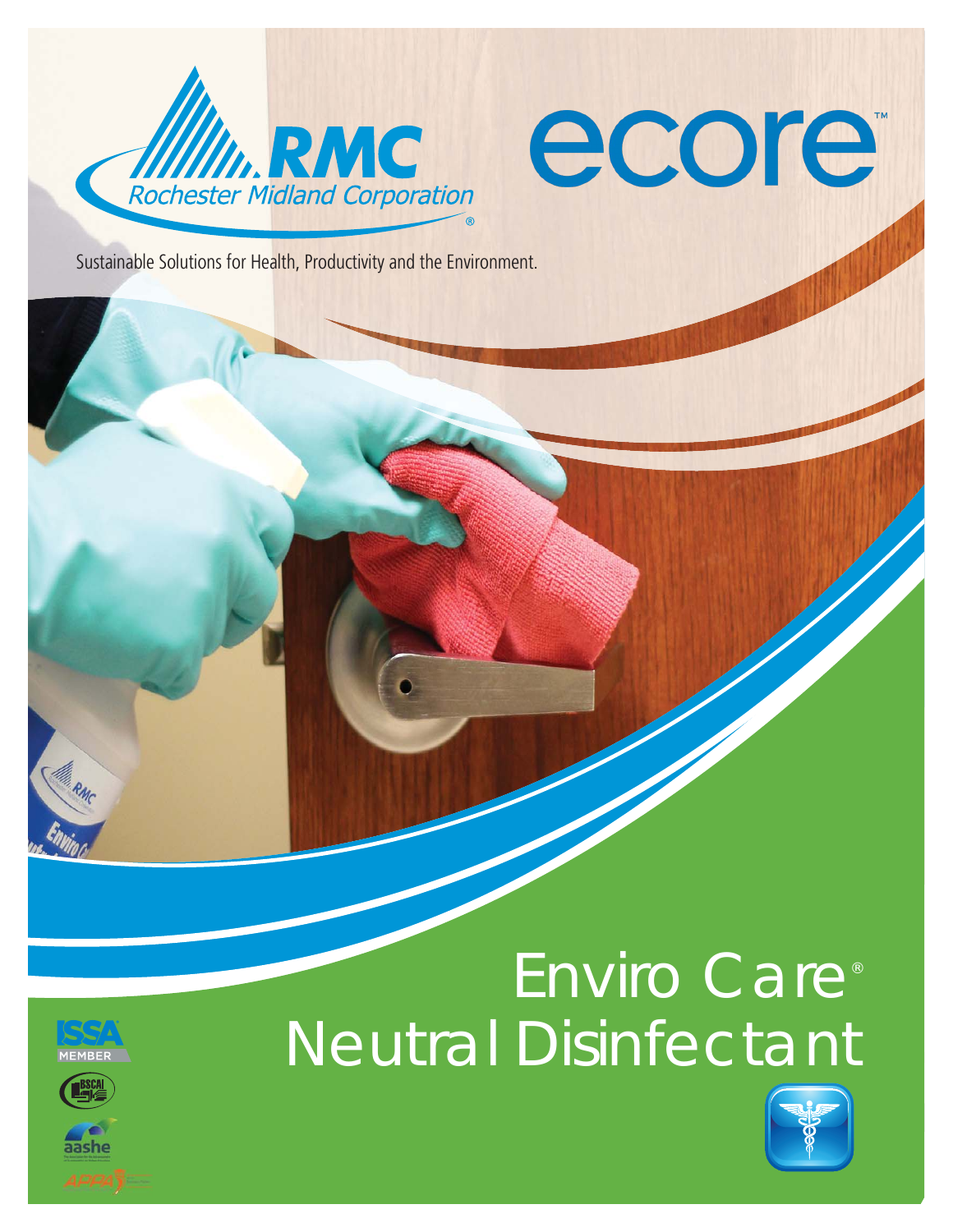# Enviro Care<sup>®</sup> Neutral Disinfectant

# Where to Use

Recommended for use in hospitals, nursing homes, schools, colleges, commercial and industrial institutions, veterinary clinics, sports, fitness, and recreation applications. Disinfects, cleans and deodorizes floors, walls, metal surfaces, stainless steel surfaces, glazed porcelain, plastic surfaces and other hard non-porous surfaces.

# **Benefits**

- **•** Hard Water Tolerance
- **•** NPE Free
- **•** Organic Soil Tolerance
- **•** Neutral formula will not dull floor finishes
- **•** Cleans, Disinfects, Deodorizes
- **•** Pseudomonicidal, Fungicidal, Virucidal

# **Dilution Ratios**

Dilute: (1:64) 2 oz per gallon/60 ml per 3.8 litres of water.

# **Directions for Use**

**Application:** Remove heavy soil deposits from surface. Then thoroughly wet surface. The solution can be applied with a cloth, mop, sponge, or coarse spray, or soaking. Let solution remain on surface for a minimum of 10 minutes. Rinse or allow to air dry. Rinsing of floors is not necessary unless they are to be waxed or polished.

**For Human Coronavirus:** treated surfaces must remain wet for 1 minute. Wipe dry with a clean cloth, sponge or mop or allow to air dry.

**For Influenza Virus Type A:** treated surfaces must remain wet for 2 minutes. Wipe dry with a clean cloth, sponge or mop or allow to air dry.

Kills HIV-1 (AIDS virus) on pre-cleaned, environmental surfaces or objects previously soiled with blood/body fluids in health care settings or other settings in which there is an expected likelihood of soiling of inanimate surfaces/objects with blood/body fluids, and in which the surfaces/objects likely to be soiled with blood/body fluids can be associated with the potential for transmission of Human immunodeficiency virus Type I (HIV-1) (Associated with AIDS ).

# Distributor Contact Info

Ecore International

Email: salessupport@ecoreintl.com

Phone: 800-322-1923

#### **Effective Against:**

- HIV-1 (AIDS virus).
- Hepatitis B (HBV).
- Hepatitis C Virus (HCV).
- Staphylococcus aureus Methicillin resistant strain (MRSA).
- Escherichia coli (antibiotic resistant).
- Aspergillus Niger, Candida albicans, Trichophyton mentagrophytes (a cause of ringworm).
- Pseudomonas aeruginosa (antibiotic resistant)
- Streptococcus faecalis (antibiotic resistant)
- Klebsiella pneumoniae (antibiotic resistant)

| <b>Properties</b>                 |             |
|-----------------------------------|-------------|
| Color                             | Blue        |
| Fragrance                         | Mild        |
| Viscosity                         | Water, thin |
| VOC's (% by weight) EPA Method 24 | 0.5%        |
| pH (Concentrated)                 | 82          |
| Readily Biodegradable             | Yes         |
| Phosphate Free                    | Yes         |

# Available in 1 gallon containers from Ecore.

1 gallon of Enviro Care makes 64 gallons of disinfectant.

For handling and precautionary information, reference the product label and safety data sheet.

# For more information about RMC call 1.800.836.1633 or go to www.rochestermidland.com

All data statements and information presented herein are believed to be accurate and reliable but are not to be taken as a guarantee, express warranty or implied warranty or merchantability or fitness for a particular purp